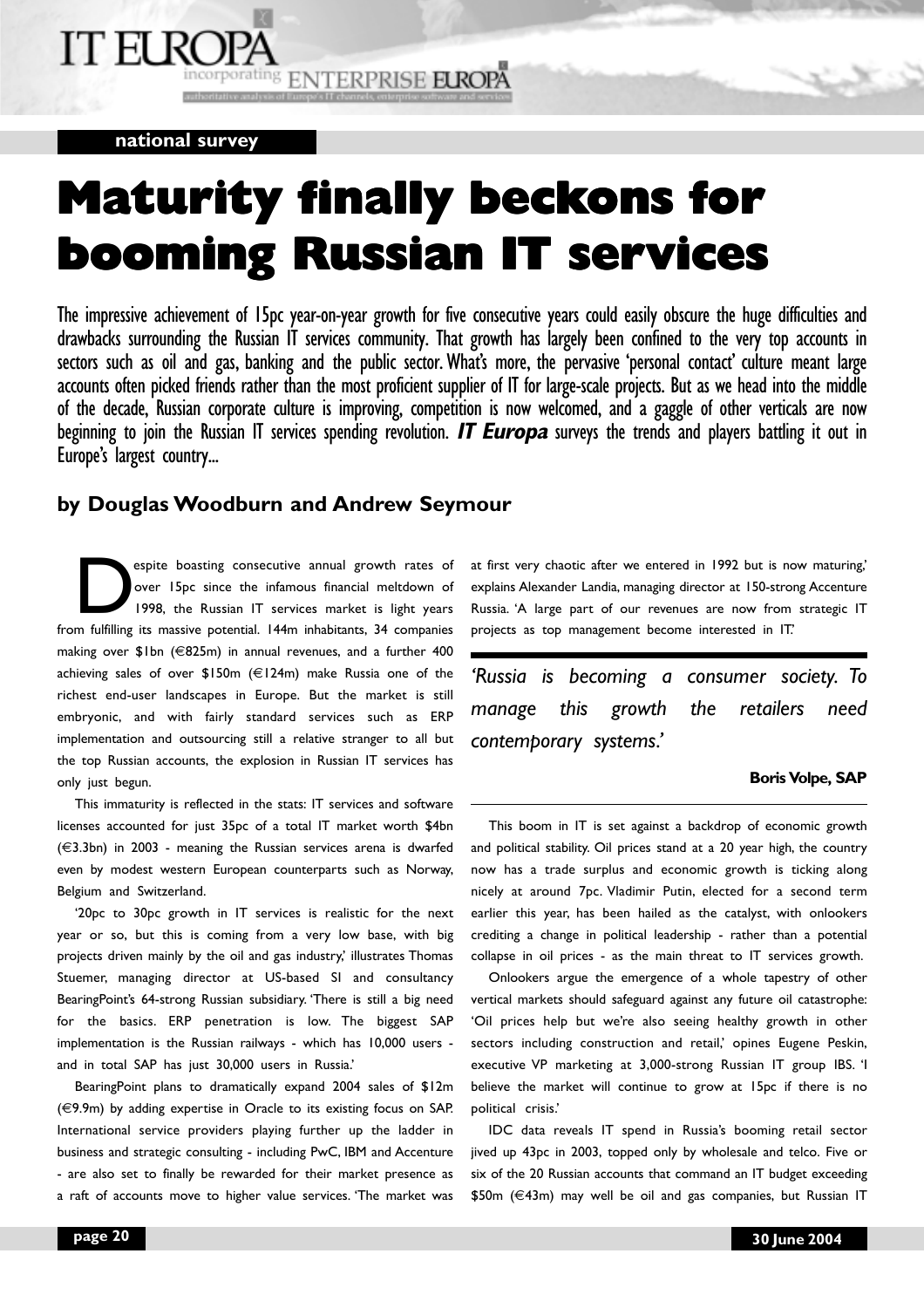## Leading Russian IT Services Companies

| by 2003 Russian sales (\$m)  |      |      |             |                     |
|------------------------------|------|------|-------------|---------------------|
| com pany                     | 2002 | 2003 | total staff | Website             |
| <b>IBS</b>                   | 320  | 470  | 3.000       | www.ibs-company.com |
| Lanit                        | 200  | 270  | 1,200       | www.lanit.ru        |
| R-Style                      | 150  | 158  | 1,200       | www.r-style.ru      |
| Aquarius                     | 85   | 109  | 330         | www.asi.ru          |
| TechnoServ                   | 45   | 85   | 440         | www.technoserv.ru   |
| <b>I-Teco</b>                | 60   | 85   | 350         | www.i-teco.ru       |
| Croc                         | 55   | 81   | 370         | www.croc.ru         |
| <b>USP Compulink</b>         | 66   | 76   | 160         | www.microtest.ru    |
| Microtest                    | 52   | 75   | 350         | www.microtest.ru    |
| <b>BDO Unicon Consulting</b> | 60   | 75   | 300         | www.bd.ru/en        |
| Sibintek                     | 40   | 57   | 2,100       | www.sibintek.ru     |
| I.T.Co                       | 49   | 56   | 850         | www.it.ru           |
| Open Technologies            |      | 55   | 100         | www.ot.ru           |
| Optima                       | 36   | 48   | 300         | www.optima.ru       |

*All figures are estimates based on market sources and Cnews figures (www.cnews.ru). Figures include revenues from assembly, distribution and resell activities. For instance, IBS, R-Style and Lanit all have big distribution wings and the majority of their sales does not come from services. Internationals including Accenture, IBM GS and Sterling Group would be in the top 10 on IT services revenues alone.*

service providers are rapidly shifting their antennae towards higher growth verticals. Listen to Peskin at IBS - which has just unveiled a new business unit for retail: 'Oil and gas used to be over 50pc of our consulting revenues, but we believed that was a risk. Now we're moving into new market segments and mid-sized ERP systems for retail are going to be huge.'

Boris Volpe, marketing director Russia/CIS at ERP goliath SAP -

which was one of the first internationals to break into the market in Russia in 1992 and now boasts annual sales of \$80m (€66m) - agrees the retail boom will bring a big windfall for business application players: 'Russia is becoming a consumer society. Retail is booming because of this, with the largest chains in Moscow all growing 40pc to 60pc year-on-year. To manage this growth the retailers need contemporary systems.'

The biggest Russian verticals - oil, telco and banking - have emerged as the mightiest spenders after a period of privatisation, fragmentation and then consolidation within these sectors spawned the emergence of some very streamlined and cost-conscious organisations. Onlookers argue other verticals will soon follow: 'Privatisation will have a positive effect. After privatisation, that industry will consolidate and the companies will start to think about business process

improvement and optimisation,' argues Stuemer. IT players are currently salivating over the prospect of large-scale privatisation of the energy and defence sectors during the coming two years.

The government too is slowly changing its backward attitude to IT services. After waxing lyrical about e-government for several years, Landia argues the government's talk has been well-matched with action in the last 12 months: 'There was a reluctance to let western consultants into internal governmental affairs but it's now actively inviting advisors to talk about its core processes.' Accenture and SAP will be among the bidders for a recently

announced multi-million dollar World Bank-funded treasury contract, that will be one of the biggest deals on the market this year when it is released in September. 'This tender represents a very important step,' adds Landia.

This ground-swell of juicy projects is being accompanied by increasing openness and competitiveness. 'This is the biggest change,' proclaims Peskin at IBS. 'Private companies don't have to perform tenders but increasingly they are - and this means we gain access to deals that were previously off-limits and done under the table. They're looking into cost reduction, and because Russia has a history of unsuccessful IT projects, end-users want to make sure



*Alexander Landia, managing director at 150-strong Accenture Russia (left) and Thomas Stuemer, managing director at BearingPoint's 64-strong Russian outpost. Accenture boasts a stern reputation in consulting, while BearingPoint is keen to diversify from its core SAP consulting focus this year: 'We will still keep our focus on IT but want to be recognised as one of the top Russian systems integrators,' says Stuemer. 'We'll do this by approaching new clients in telco, oil and gas and secondly by increasing our solutions portfolio, for instance developing our Oracle applications business.'*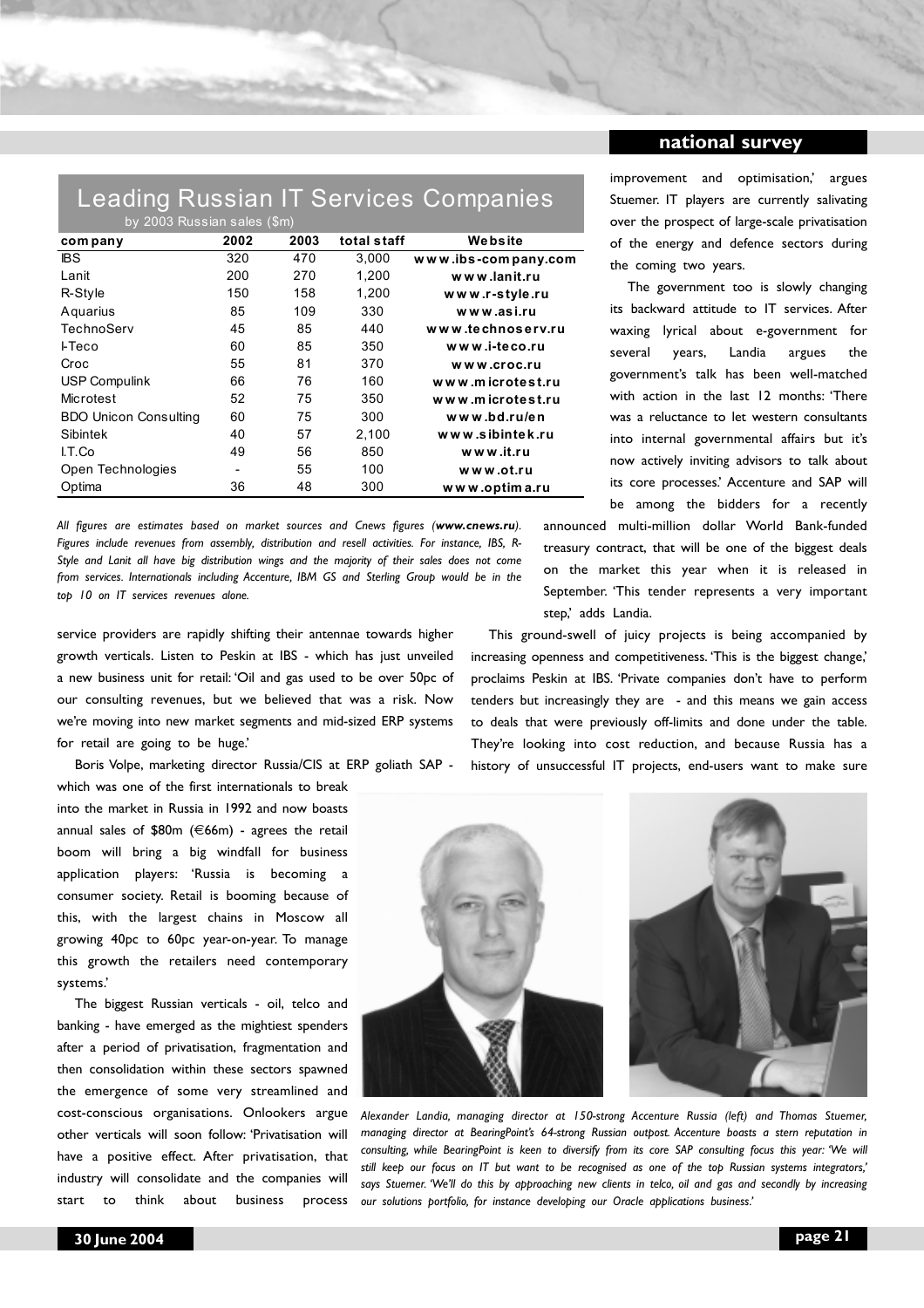## **IT ELRC**

incorporating ENTERPRISE EUROPA authoritative analys

### **national survey**

## *Pack of locals at liberty to stay independent*

**Consolidation and M&A are words not yet in common usage among Russia's brigade of local services players. Besides IT group** Lanit snapping up Apple distributor DPI in Spring 2003, the landscape has remained largely unchanged for the last five years. Eugene Peskin, executive VP marketing at 3,000-strong IT group IBS offers an explanation: 'Consolidation is not going to happen this year. It never does as the owners are also the managers and they are not ready to give up their empires.' Ambitious locals have had to rely on organic expansion. 'We have been looking to buy niche players offering vertical solutions for the last five years, but have not been able to,' testifies Peskin. 'If you pay a premium, everyone has a price but we're not ready to pay that kind of money.' With a prolonged purple patch of market growth yielding just one high profile bankruptcy - Ankey - in the last five years, it is easy to see why local Russian companies believe they can survive as independent.

M&A may be non-existent, but local IT services players are beginning to form ad hoc and even regimented unions to provide total solutions in an increasingly complex market. 'Now competition is much higher, our strategic direction is to form alliances,' says Alexey Golosov at FORS. 'We have formed temporary teams with competitors to promote our products such as Government Resource Planning Systems (GPRS)' FORS's regular allies include IBS, i-Teco and Compulink.

Consequently there's still a gaggle of around 20 to 30 locals SIs that can be considered as serious players in the Russian market. With 2004 sales expected to nudge towards the \$500m (€412m) mark, and 1,000 staff added since last year, 3,000-strong local monster IBS is the undisputed king of IT services. Internationals including IBM, Accenture, BearingPoint and HP Services may have good claims for a spot in the top 10 from a pure IT services perspective but are out-numbered in sheer volume by the locals. 1,500-strong Lanit has earned a reputation in low-end consulting, and has recently been signed as middleware vendor BEA's Russian partner of choice; Tecnoserv is a strong niche player in the railway industry, 300-strong Cisco partner Croc has a fierce notoriety

in networking; and BDO Unicon is an established player in consulting and audit. A catalogue of other names, including Dell partner Optima, 350-strong HP ally i-Teco, government specialist Microtest and corporate reseller R-Style, litter the upper echelons of Russian IT services.

## *'Consolidation is not going to happen this year.'* **Eugene Peskin, IBS**

This group of players can be characterised by their efforts to move away from hardware - assembly, distribution and resell activities generally still account for over 50pc of their sales - towards highermargin services. 'Like any other big Russian services provider, most of our revenues are still from hardware integration, admits IT. Co marketing director, Dmitriy Vedev. 'But we plan to become a real IT services company.'



*Alexey Golosov, FORS (left) and Dmitry Vedev, IT. Co. Consolidation of the local landscape has not yet occurred. As a result, each Russian systems integrator retains a niche focus, meaning partnering with competitors is the only way to contest large bids: 'It is now normal to form joint proposals with some of our rivals for big tenders,' comments Vedev.*

they don't make the same mistakes again.' End-users are now learning that competition between their suppliers is the only way to avoid costly cock-ups: 'We're currently doing an SAP installation for the oil and gas company BTW after its three previous attempts failed,' adds Peskin.

Although progress in corporate standards is undoubtedly helping to thump the notorious Russian personal contact culture, stern doubts remain. 'Corruption is still a massive problem,' judges Landia at Accenture. 'Last year we made little progress, as the government was less able to crack down on corruption than it was on the oligarchs.' Another international source is even more scathing: 'At the end of last year, we were forced to turn down a tender we

had already secured. When we won, the company said "you know the drill, where's the kickback?" - so we had to walk away. This was a very large corporation. Last year the local Russian SIs raised their fees despite the fact the quality of their services is not comparable with the internationals. I'm afraid part of that money is going into kickbacks - particularly in the regions.'

Some players allege that even the largest deals still fall prey to private interests. While some market sources say the appointment of Oracle in the Svyaz invest deal was 'unfair', and subject to 'insiders' influence', others complain at the recent appointment of Otkrytye Technologii (Open Technologies) as prime contractor for implementation of this deal: 'In my opinion this was a bit strange,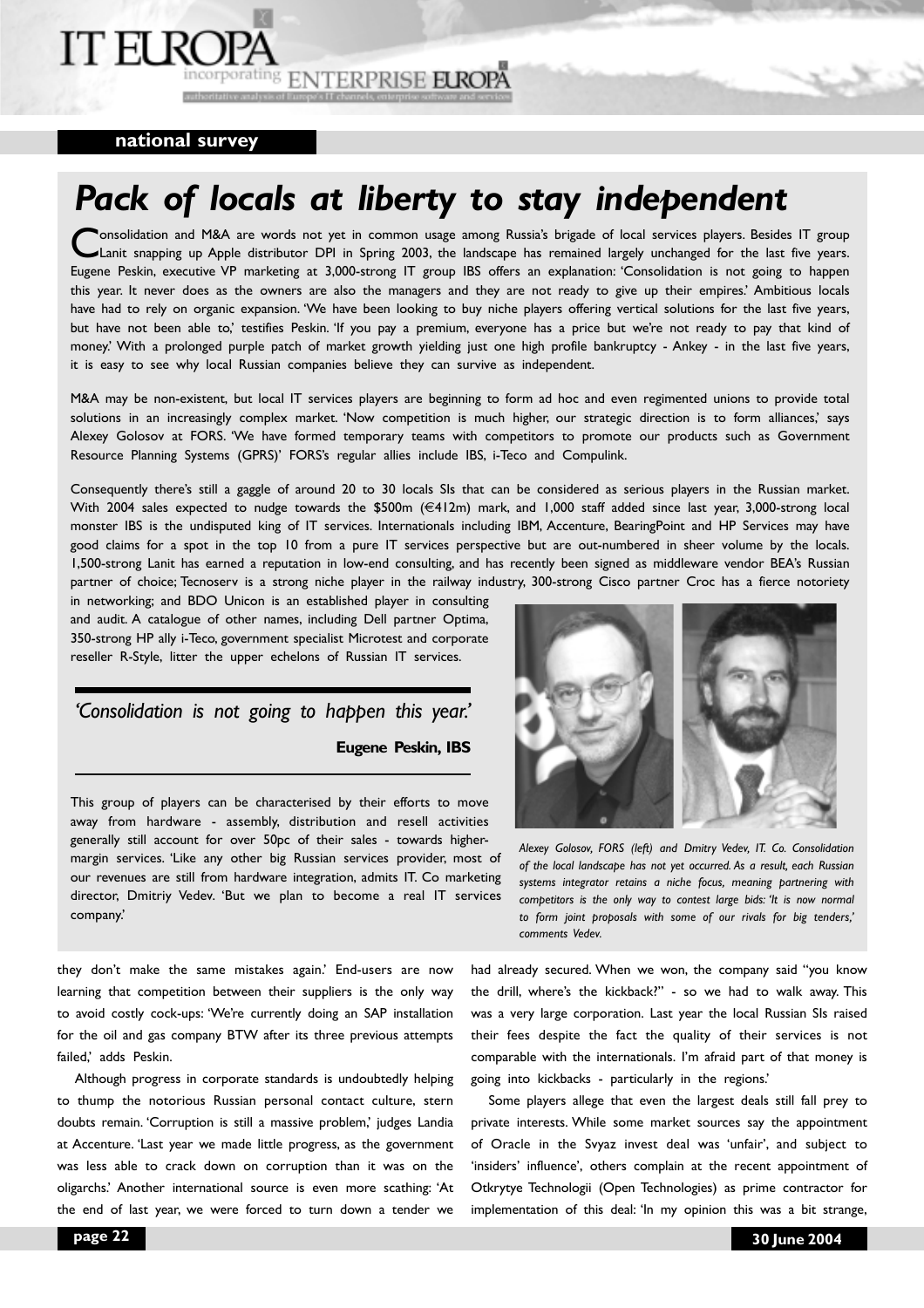## **national survey**

as this is a huge deal and Otkrytye Technologii has no real experience,' snipes one onlooker.

Gauging whether these outbursts reflect the truth or are just sour grapes from disgruntled rivals is a hard task, and for every detractor there is another company eager to dispel any suggestion of corruption. Onlookers point out that a subsequently appointed commission which looked into how the Svyaz invest contract was awarded was fully satisfied that there was no foul play.

*'At the end of last year, we were forced to turn down a tender we had already secured. When we won, the company said "you know the drill, where's the kickback"?'*

#### **Russian source**

Accenture is one of several companies reporting a slow turnaround in end-users' attitudes to outsourcing. But although some reports suggest outsourcing could already be worth 5pc of the total IT market (around  $\in$ 164m annually), these figures are probably overblown. 'Currently it's just the international companies outsourcing certain processes like payroll and infrastructure,' cautions Landia. 'Most of the outsourcing deals out there have no contractual basis or clearly defined service level agreements (SLAs) - and should not be considered as outsourcing.'

Accenture is currently taking an educational approach, advising large corporates and government accounts on designing proper outsourcing SLAs. Peskin at IBS also paints a picture of an outsourcing market in the throes of immaturity: 'Outsourcing is still in its first steps but we are starting to see some demand. Last month we signed a deal with one of the biggest Russian insurance companies to take over 50 of their employees.' Yukos's failed attempts to crack the IT outsourcing market through spun-off IT arm Sibintec exposes the limitations of this embryonic sector: 'Sibintec tried to compete in other accounts but still gets 95pc of its revenues from Yukos,' asserts one critic.

But if its painfully slow progress means outsourcing is the dim child of Russian IT, the country's increasingly vibrant software development scene is certainly the precocious blue-eyed boy. Offshore programming outfit EPAM recently opened a location in St. Petersburg to add to several bases across CIS after acquiring Hungary-based Fathom in March. IBS - whose 500-strong subsidiary Luxoft provides programming for big western clients such as Boeing, Dell and IBM - is the region's second big powerhouse.

But does Russia have what it takes to challenge the Indian offshore kings? 'Russia is gaining respect as an offshore software development site, and once you've had a few success stories, customers continue to come in,' argues Peskin. Secondly, we have a high technical ability of staff. Last year we were certified at CMM level 5 and only a few companies in Europe have this. We do more sophisticated work than the Indians, solving problems rather than just simple coding.'

Peskin says there are several Russian IT groups poised to emerge as big threats: 'Eventually we will see some big offshorers emerging from the CIS. IBS will be one of them and Luxoft will have 5,000 employees in three to five years.' VDI and RekSoft are among five or ten names to watch out for.

## *\$153m telco project exposes ERP under-capacity*

DC reckons the Russian ERP market trebled in size in 2003,<br>but most of this growth came courtesy of Oracle's \$153m DC reckons the Russian ERP market trebled in size in 2003, (€126m) victory to supply software licenses to state-owned fixed line telco, Svyaz invest. But in a twist that will turn trampled western European ERP integrators green-eyed with jealousy, some players speculate the Russian services channel actually lacks the capacity to implement on this massive deal. 'We see a big problem as not one Russian company is ready to implement these licenses,' explains Stuemer at BearingPoint, which is currently 'in negotiations' to fulfil a part of the roll-out.

With an iron grip on the telco and oil and gas sectors respectively, Oracle and SAP are well placed to continue surfing the tide of demand in the ERP arena. Note the two have contrasting strategies, with SAP boasting 150 of its own consultants in Moscow alone, and Oracle relying solely on strong partner links with international partners and locals including BDO Unicon

*Eugene Peskin at IBS. 3,000 strong IBS is the top Russian company in both IT consulting and software programming. Mirroring most of its competitors, IBS also boasts resell, distribution and PC assembly activities.*